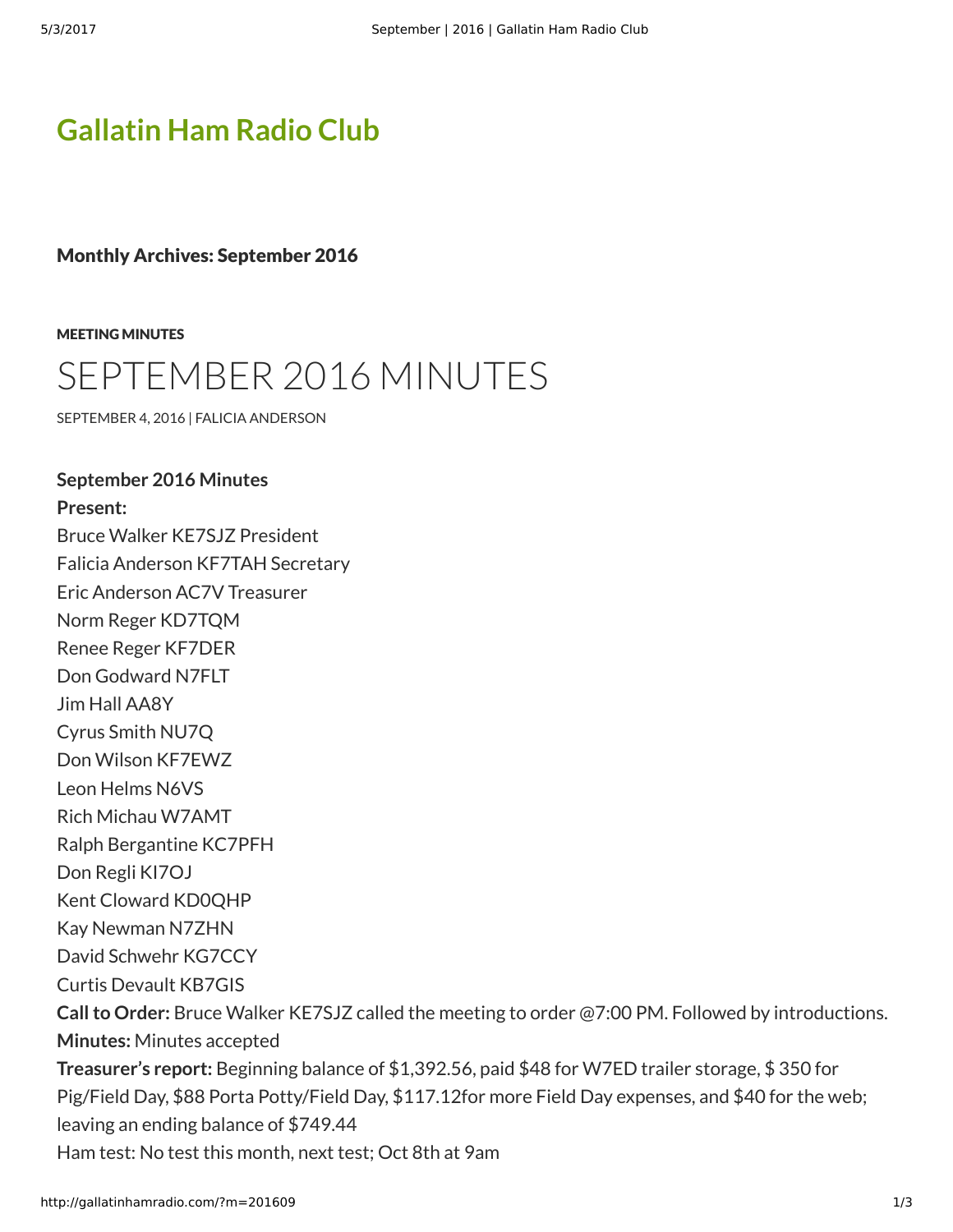**ERA:** FYI's-

• Bridger Ridge Communication Group (Hams Included) may need to sign for a loan for a new building up there. It may end up costing \$700 to have the repeater up there.

• 88 Repeater: No one knows what wrong with the repeater, various hams have been working on trying to fix it for a long time

**SAR:** Don Godward N7FLT-Very busy summer

**School Club:** Don Godward N7FLT-May not happen this year unless club can find a host teacher **88 Net:** Bruce Walker KE7SJZ-Pretty good. Had 13 check-ins last week, that's average **Foxhunt:** Had a couple of good ones. One up Hyalite with five transmitters and BBQ after

**HF:** Terrible

**MSU Ham Club:** David Schwehr KG7CCY-Katapaluza was last week. There was a little interest; no meeting schedule has been made yet

**Old Business:** None

**New Business:** None

## **Announcements:**

• Norm Reger KD7TQM, Neil and Lindel will be doing maintenance on the Echo Link/Hyflat repeater next weekend

• Blazing Saddle-Last official race was this summer, they may continue with an unofficial race

• Bridger Ridge Run- Kay Newman N7ZHN, Thank you to everybody who helped!

• Fall Fest-Still looking for help for Saturday. Meet 7:30am at the corner of Mayfair and Spooner to sign up. Fall Fest usually takes about two hours, free BBQ following at the station. Will be on the 146.58 frequency

Meeting Adjourned @ 7:33 PM

**Presentation:** No presentation

Minutes respectfully submitted by Falicia Anderson KF7TAH

## **GHRC 2016 EVENTS Schedule**

- June 25-26 Field Day @ Dales/Pig Roast on Saturday,
- July 18-24 Gallatin County Fair-SAR Hams/6CV
- July 16 Payden Memorial Bike Ride –Don Godward N7FLT/covered
- August 13 Bridger Ridge Run Kay Newman N7ZHN/covered
- August 14-20 Cycle Greater Yellowstone –Ron Glass WN7Y,
- August 20-21 Rampage the Roots Ray Harbeck KG7RAS/Covered